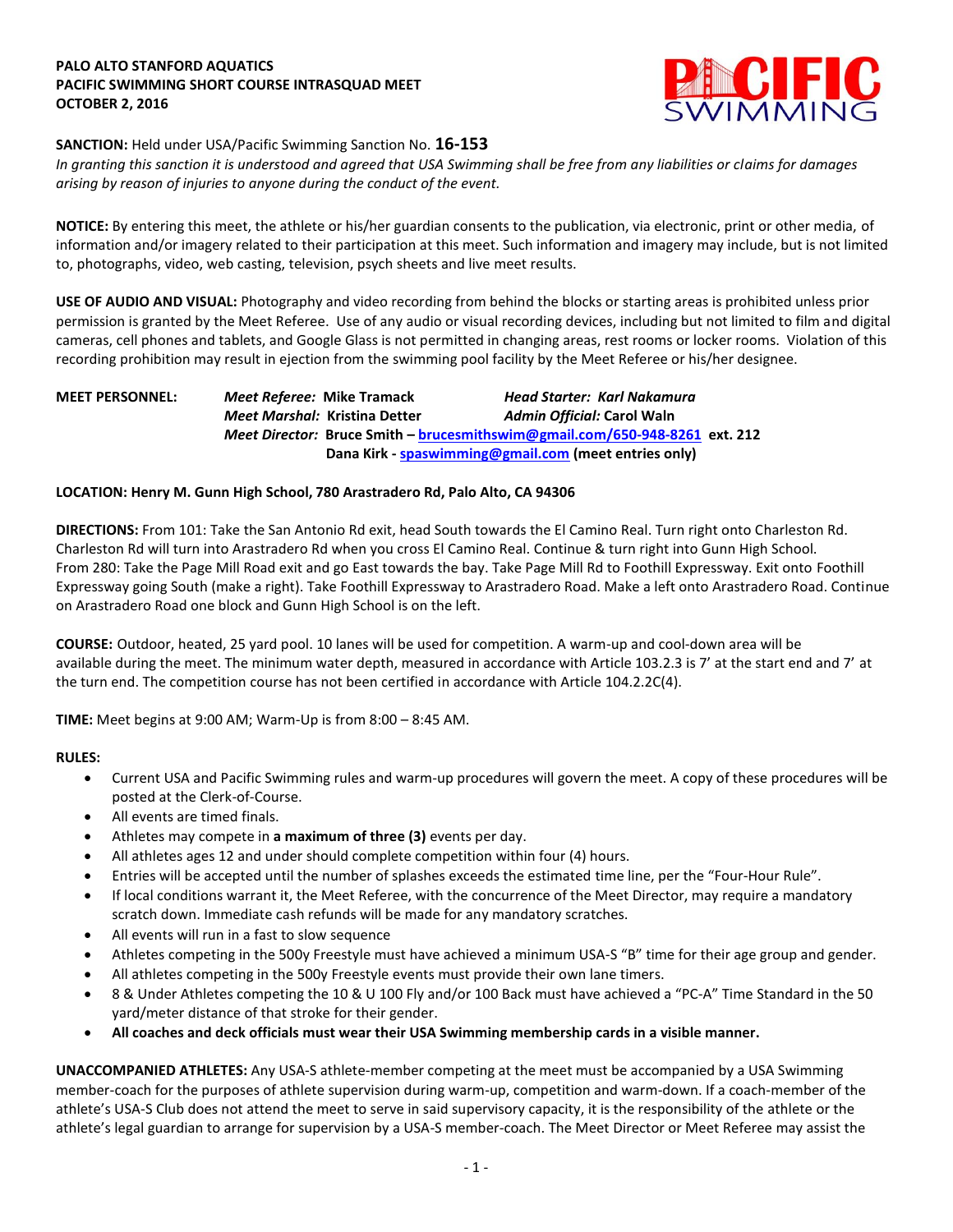athlete in making arrangements for such supervision; however, it is recommended that such arrangements be made in advance of the meet by the athlete's USA-S Club Member-Coach.

**RACING STARTS:** Athletes must be certified by a USA-S member-coach as being proficient in performing a racing start, or must start the race in the water. It is the responsibility of the athlete or the athlete's legal guardian to ensure compliance with this requirement.

# **RESTRICTIONS:**

- Smoking and the use of other tobacco products is prohibited on the pool deck, in the locker rooms, in spectator seating, on standing areas and in all areas used by athletes, during the meet and during warm-up periods.
- Sale and use of alcoholic beverages is prohibited in all areas of the meet venue.
- No glass containers are allowed in the meet venue.
- No propane heater is permitted except for snack bar/meet operations.
- All shelters must be properly secured.
- Changing into or out of swimsuits other than in locker rooms or other designated areas is prohibited.
- Destructive devices, to include but not limited to, explosive devices and equipment, firearms (open or concealed), blades, knives, mace, stun guns and blunt objects are strictly prohibited in the swimming facility and its surrounding areas. If observed, the Meet Referee or his/her designee may ask that these devices be stored safely away from the public or removed from the facility. Noncompliance may result in the reporting to law enforcement authorities and ejection from the facility. Law enforcement officers (LEO) are exempt per applicable laws.

## **ELIGIBILITY:**

- Athletes must be current members of USA-S and enter their name and registration number on the meet entry card as they are shown on their Registration Card. If this is not done, it may be difficult to match the athlete with the registration and times database. The meet host will check all athlete registrations against the SWIMS database and if not found to be registered, the Meet Director shall accept the registration at the meet (a \$10 surcharge will be added to the regular registration fee). Duplicate registrations will be refunded by mail.
- Athletes must be registered with PASA in order to compete. Athletes who are unattached but training with PASA are eligible to compete.
- Entries with **"NO TIME" will be ACCEPTED (Exception – 500y Freestyle, 8 & Under athletes entering 100 BK/100 FL. See Rules).**
- Entry times submitted for this meet will be checked against a computer database and may be changed in accordance with Pacific Swimming Entry Time Verification Procedures.
- Disabled athletes are welcome to attend this meet and should contact the Meet Director or Meet Referee regarding special accommodations on entry times and seeding per Pacific Swimming policy.
- Athletes 19 years of age and over may compete in the meet for time only, no awards. Such athletes must have met standards for the 17-18 age group.
- The athlete's age will be the age of the athlete on the first day of the meet.

**ENTRY FEES:** \$4.00 per event plus an \$8.00 participation fee per athlete. Entries will be rejected if payment is not sent at time of request. Entries will be accepted until the entry deadline or until the number of splashes exceeds the estimated timeline, per the "Four-Hour Rule," whichever occurs first.

**Entries:** Accepted via Hy-Tek due to Dana Kirk [\(spaswimming@gmail.com\)](mailto:spaswimming@gmail.com) no later than 12:00pm on Saturday, 10/1/16. **Each site is responsible for 1 check made payable to**: **DBA-DKS**

**CHECK-IN:** The meet will be pre-seeded. There will be no check-in.

**SCRATCHES:** Any athlete not reporting for or competing in an individual timed final event that they have entered shall not be penalized.

**AWARDS:** There will be no awards for this meet

**SNACK BAR & HOSPITALITY:** There will be no snack bar or coaches' hospitality at this meet.